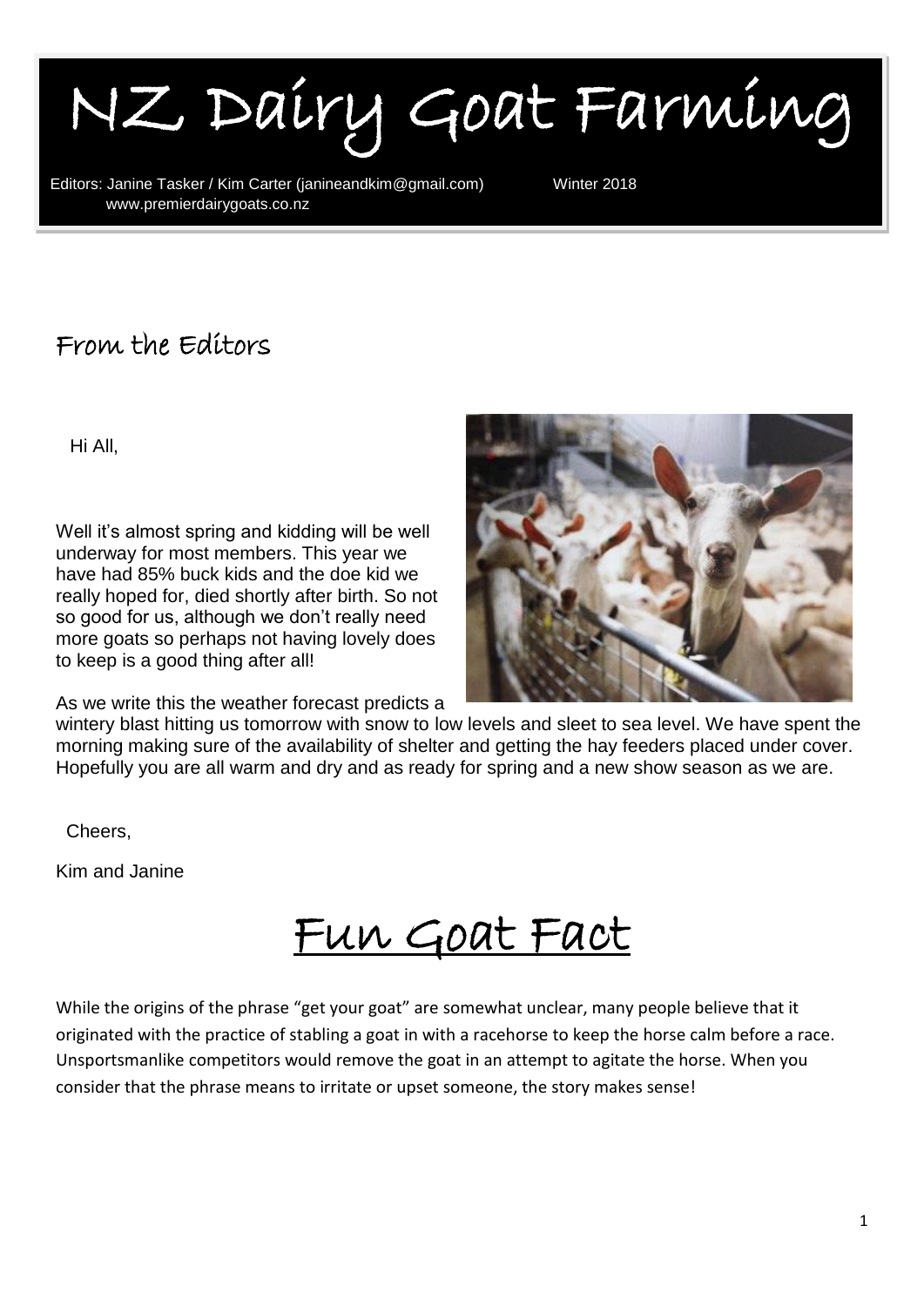# Recipe of the Season

### **Roasted Pumpkin and Cranberries with Goats Cheese**

Dig into this perfect fall recipe of roasted pumpkin with cranberries and French Goat Cheese. It's warm and beautiful in color with the added touch of creamy goat cheese.

Author: Neha Mathur Recipe Type: Side Serves: 4 servings

#### **Ingredients**

- 3 cups Pumpkin Cubed
- 2 tbsp Olive Oil
- 1 tbsp maple Syrup
- Salt to taste
- <sup>1</sup>/<sub>4</sub> cup Cranberries
- 100 g French Fresh Goat Cheese Log

#### **Instructions**

- 1. Pre heat the oven to 200 degree C.
- 2. Line a baking tray with aluminium foil.
- 3. Add pumpkin, olive oil, maple syrup and salt in a bowl and mix well.
- 4. Line the pumpkin on the baking tray in a single layer.
- 5. Sprinkle cranberries on top.
- 6. Bake for 20-25 minutes.
- 7. Transfer the pumpkin in the serving bowl.
- 8. Scatter goat cheese on top.
- 9. Serve warm.

Health Problems of Pregnant and Lactating

#### Does

Suzanne W. Gasparotto, Onion Creek Ranch, Texas 2/1/18

#### **HEALTH PROBLEMS OF PREGNANT & LACTATING DOES**

Familiarize yourself with the many possible problems that can affect pregnant and lactating does. I have detailed articles on each of these topics and how I handle them on the Articles page at www.tennesseemeatgoats.com and in MeatGoatMania.

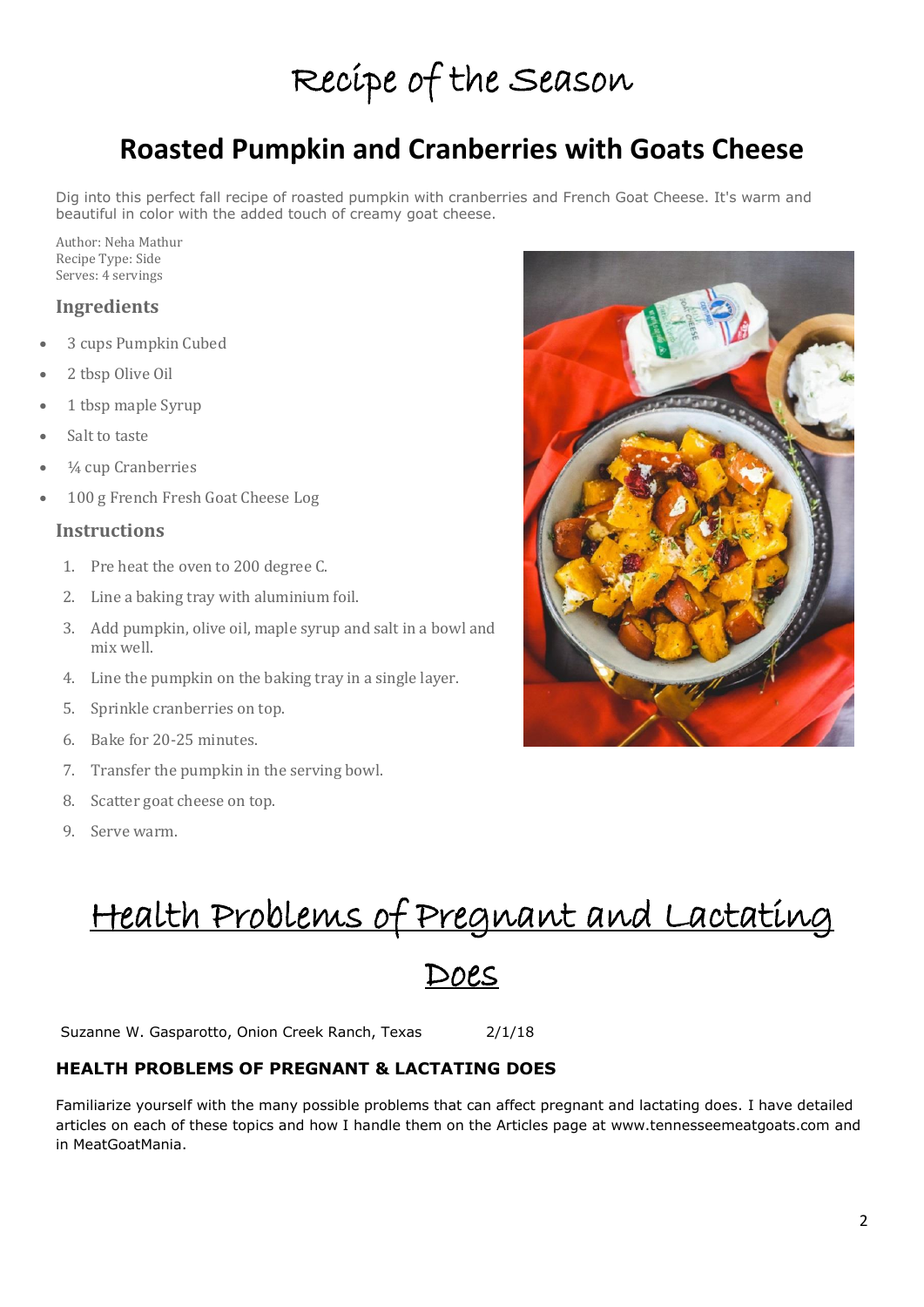**Worms:** The single biggest health problem with all goats in general and pregnant does in particular is Haemonchus contortus (barberpole worm) infestation. Everything in the goat's health revolves around controlling the load of blood-sucking stomach worms. Do fecal counts using an MSK-01 microscope on random goats at least once each month. Keep the population density low; no amount of deworming can overcome the worm load that comes from over-crowding.

**Nutritional Deficiencies:** Improper feeding, either too much or too little or the wrong formulation. A fat doe can produce kids too big to be delivered easily. Too much fat around the doe's heart, lungs, liver, and kidneys causes problems. Layers of fat around her uterus restrict its ability to expand as the fetuses grow. On the other hand, too little or wrong nutrition means she cannot successfully grow her fetuses in utero. Weak labor can result from nutritional deficiencies. Improper feeding causes the pregnancy diseases Ketosis, Pregnancy Toxemia, and Hypocalcemia. Incorrect feeding is probably the most common cause of abortions. The hardest thing to get right when raising goats in any managed herd is proper nutrition.

**Mastitis:** Bacteria enter the udder through the teat orifice, infecting the udder and affecting her ability to produce milk. If any milk comes out, it will be stringy, chunky, or blood-tainted. The outside of the udder can be hot (fever and infection are present) or cold (udder is dead). Mastitis can develop at any time during the pregnancy, during lactation, or in an open (unbred) doe. Mastitis tends to be chronic (recurring). Visual examination is inadequate; you must "hands on" the udder.

**Congested Udder:** The udder may initially seem mastitic, but it is really over-filled, tight, and so uncomfortable that the dam won't let the newborns nurse. A congested udder isn't infected. Hot compresses and other treatments should allow milk to come out. If it is congested and not mastitic, the milk will be good. You must put your hands on and try to milk out the udder to diagnose the problem properly. Visual evaluation is misleading.

**No Milk/Udder Not Filled:** Milk let-down hasn't occurred. This can be hormonal or nutritional. Prescription Oxytocin injectable may be appropriate.

**Retained Placenta:** A placenta is not considered "retained" for 24 hours after birth. Do not pull the afterbirth out of the doe; she must pass this herself. Pulling can result in internal tearing that can cause her to bleed out and die. Prescription Oxytocin injectable may be used.

**Abortions:** Abortions have many possible causes -- heavy worm load, bacterial or viral infections, poor nutrition, certain medications and dewormers, malformation or interrupted development of the fetus (spontaneous abortion), physical injuries. Sudden onset of multiple abortions is an "abortion storm." Abortion diseases include but are not limited to chlamydia, herpes, neospora canum, toxoplasmosis, listeriosis, salmonellosis, Q fever, akabane virus, leptospirosis, and campylobacterosis. Some diseases are zoonotic (humans can catch them). Dewormers Valbazen, Synanthic, and Levamisole can cause abortions at certain stages of pregnancy. Abortion vaccines for other species (including sheep) do not work with goats.

**Failure to Deliver Kids:** The doe's water has broken but kids aren't coming out. Numerous possible scenarios include improperly positioned kids, dead kids, weak labor, cervix not dilated. Figure out what is wrong and take appropriate action; read my articles on these conditions.

Delivers Single Kid; But Normally Produces Multiple Kids: If I have a doe that normally delivers twins or triplets and she has only one kid, I glove up and go inside to find out if there are more kids. If the sac has broken, I pull the kids. You have to have some experience and history with your does and know them to understand when this action should be taken.

**Prolapses:** If either the vagina or the rectum is outside the body, the goat has prolapsed. Prolapses in pregnant does usually happen during the final 30 days of pregnancy, as the kids are growing rapidly. Most fetal development occurs in the last 30 days of gestation. Rectal prolapses are usually the result of the doe's being too fat (over-feeding). Vaginal prolapses are sometimes hereditary and, if so, might be able to be bred out by mating the doe with an unrelated buck whose female offspring do not prolapse. In my herd, does that prolapse more than once are sold for slaughter.

**Periparturient Edema:** Appears late in pregnancy in does heavy with multiple kids. Fluid (edema) builds up in the lower legs. Often related to a heavy worm load. There is no cure - only supportive care until the doe delivers the kids, at which time it should disappear if the worm load has been addressed.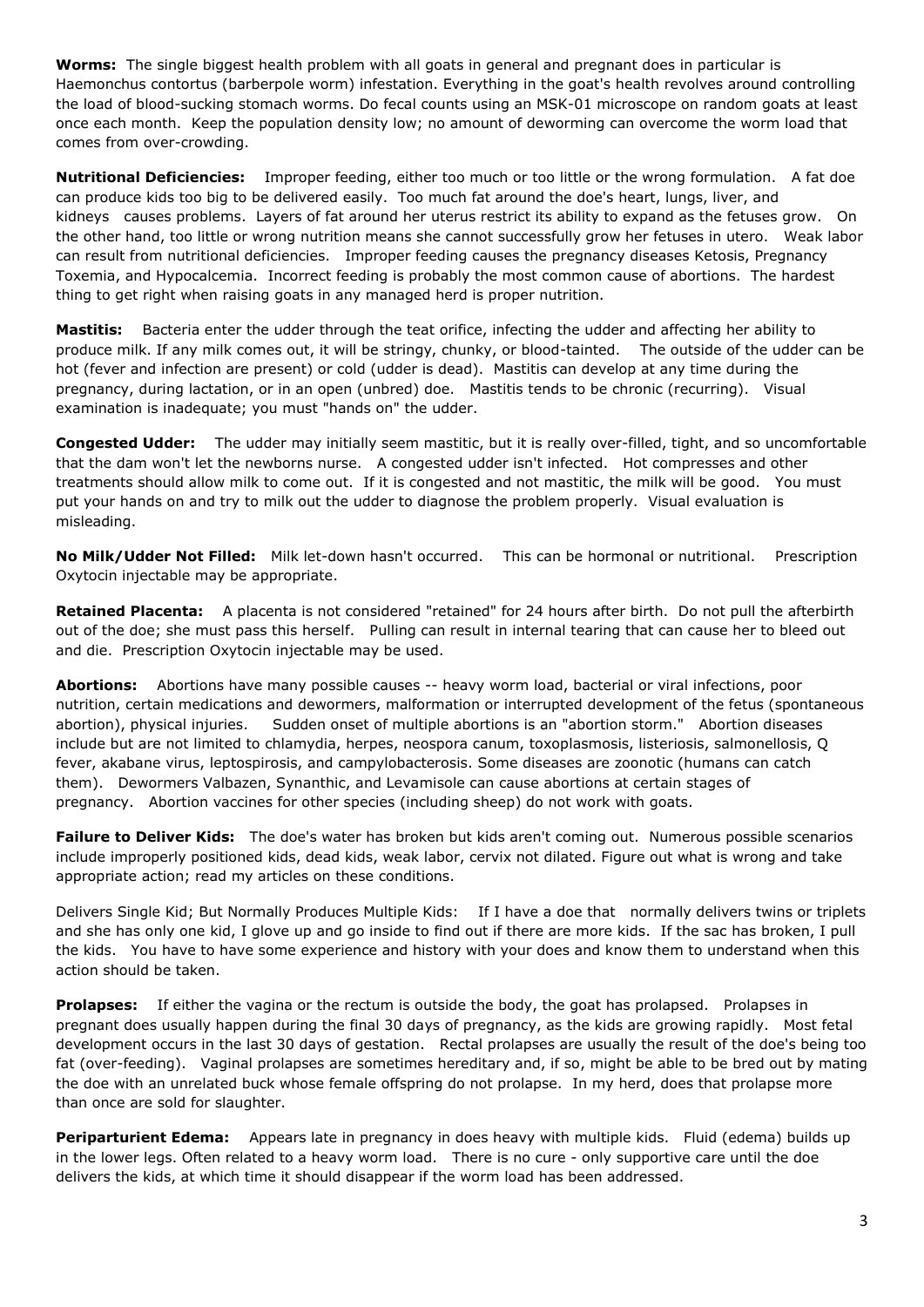**False Pregnancy:** A doe can go through a five-month pregnancy, develop an udder full of milk, have her water break, and deliver nothing but fluid. Also known as a cloud-burst pregnancy. Not common but occurs occasionally.

**Superfetation:** A doe can be bred on two heat cycles and even by two different bucks, delivering kids and again in 21 days. Also not common.

**Dystocia:** This term describes the entire range of kidding difficulties, including improper/abnormal presentation of kids in the birth canal that require manual assistance. Dead kid in front of live kid is only one example of Dystocia.

**Metritis:** Uterine infection.

**Pyometra:** Pus in the uterus.

**Ringwomb:** Failure of cervix to dilate.

**Uterine Torsion:** Twisted uterus. Vet assistance required.

**Pregnancy Diseases:** Pregnancy Toxemia can occur within the last six weeks of pregnancy and is caused either by underfeeding (starvation toxemia equals an energy shortage) or overfeeding. A doe's nutritional balance is especially critical during this timeframe. Feeding too much grain or feeding the wrong kinds of grain is usually the culprit. During the last weeks of pregnancy, a doe has little room in her body for lots of grain, fast-growing fetuses, and the amount of roughage (grass hay) vital for proper rumen function. Growing fetuses take up abdominal space, reducing the size of the rumen. A goat goes off-feed when it doesn't get enough roughage. Huge stores of body fat plus a uterus full of fetuses set the stage for Pregnancy Toxemia. Symptoms of Pregnancy Toxemia include off-feed, dull eyes, slow moving, general weakness, tremors, teeth grinding, stargazing, leg swelling, and coma. When fetuses die, toxemia results from the decaying bodies inside the doe and she also dies. All of this happens because of improper feeding.

**Ketosis:** Symptoms similar to Pregnancy Toxemia that occur very close to kidding or once kidding has taken place. If the pregnant female does not receive adequate amounts of proper nutrition to feed both herself and her unborn kids, when she begins the kidding process or has just completed kidding, her body will draw upon stored fat reserves in order to produce milk to feed her babies. Her own body tissues begin to go into starvation mode and deadly ketones are released as by-products of this process. A quick way to diagnose Ketosis: a doe with sweet-smelling urine is ketotic. A ketotic doe's urine will turn purple when added to KetoCheck powder. Jeffers carries this product. Tip: A goat urinates and then defecates when it first stands after having been in a sitting position for some time.

**Hypocalcemia:** "Milk Fever" is not fever but a calcium imbalance in the doe's body. Hypocalcemia occurs near kidding time. She will become uninterested in eating (go off-feed), may be mildly bloated or constipated, have a cold dry mouth, difficulty walking and/or rising from a sitting position, sub-normal body temperature (under 100\*F), cold rear legs and drag them, and may have weak labor contractions. Sometimes the only symptom is hind-leg dragging. Rear body parts feel cold to the touch. Hypocalcemia is a complex process involving hormonal changes that occur as the doe's body mobilizes calcium in the production of milk. Feeds rich in calcium, as well as alfalfa and peanut (legume) hay, are believed to be the culprits. These products contain calcium in excess of what the doe needs at kidding time. This excess calcium sets off a chain reaction, causing calcium to be deposited in the doe's bones when her body needs to be releasing it from the bones for milk production. Hypocalcemia is a failure of the body's system to mobilize calcium properly. It is not a deficiency of calcium reserves.

Don't feed hay (or feed) high in calcium during the last 30 days of pregnancy. After the doe has delivered and is nursing her kids, legume hay (alfalfa and peanut hay) is fine to feed.

The variety and complexity of problems that pregnant and lactating does can experience should make it clear to you that appropriate supplies and medications should be on hand at least 60 days before the first doe is scheduled to go into labor. Not every problem can be solved nor every kid or doe saved, but being prepared will make a huge difference in whether or not you are successful in your goat-raising business.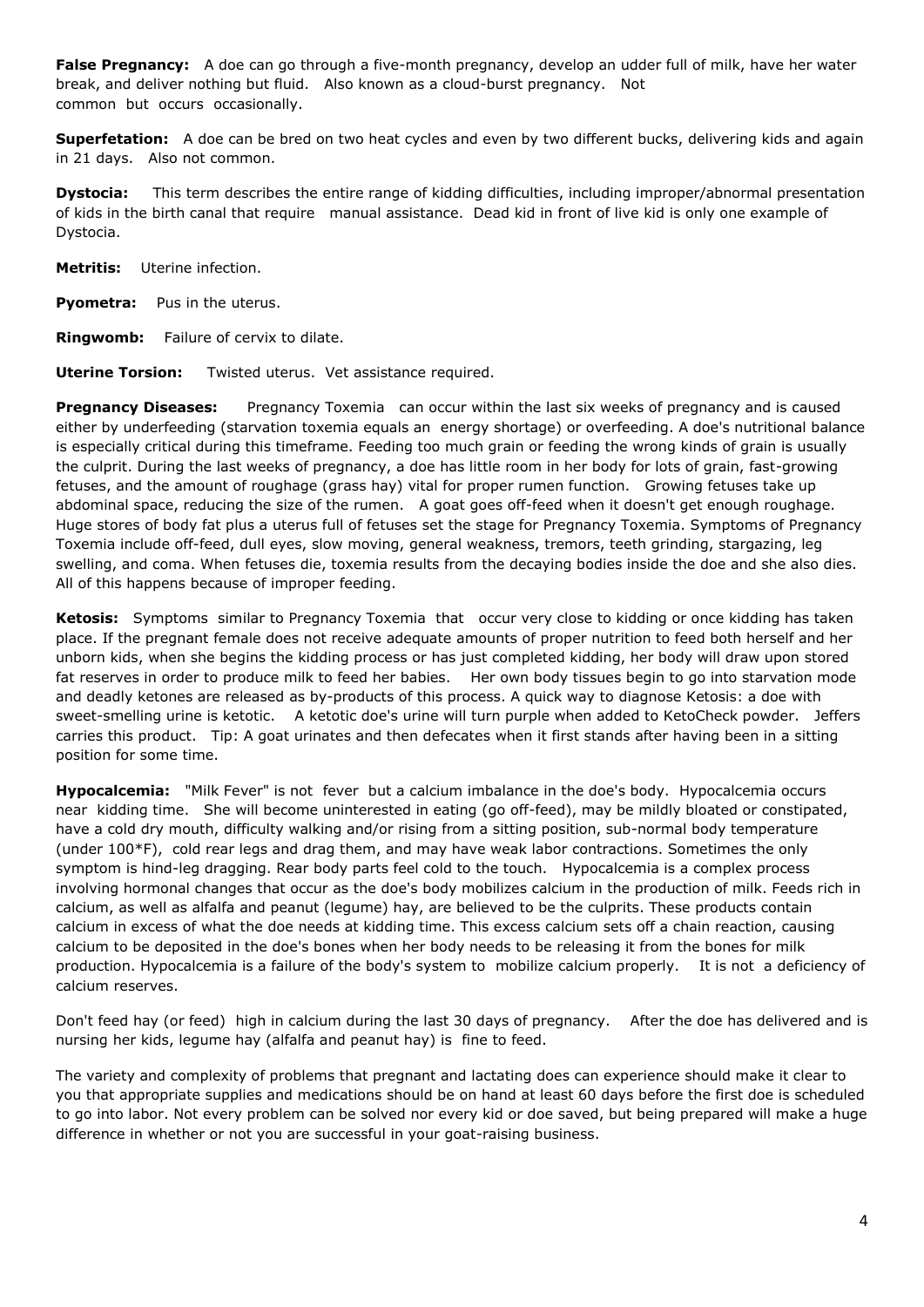# Scientists Have Found Goats Are Drawn to Humans with Happy Facial Expressions



The result suggests a wider range of animals can read people's moods than was previously thought.

The researchers showed goats pairs of photos of the same person, one of them featuring an angry expression, and the other a happy demeanour.

The goats made a beeline for the happy faces, the team reports in the journal Royal Society Open Science.

The result implies that the ability of animals to perceive human facial cues is not limited to those with a long history of working as human companions, such as dogs and horses.

Instead, it seems, animals domesticated for food production, such as goats, can also decipher human facial cues.

The study was carried out at the Buttercups Sanctuary for Goats in Kent, UK.

Co-author Dr Alan McElligott, from Queen Mary, University of London, and colleagues set up pairs of black-and-white photos about 1.3m apart on one wall in their test area.

Then, a goat would be let loose to explore the set-up.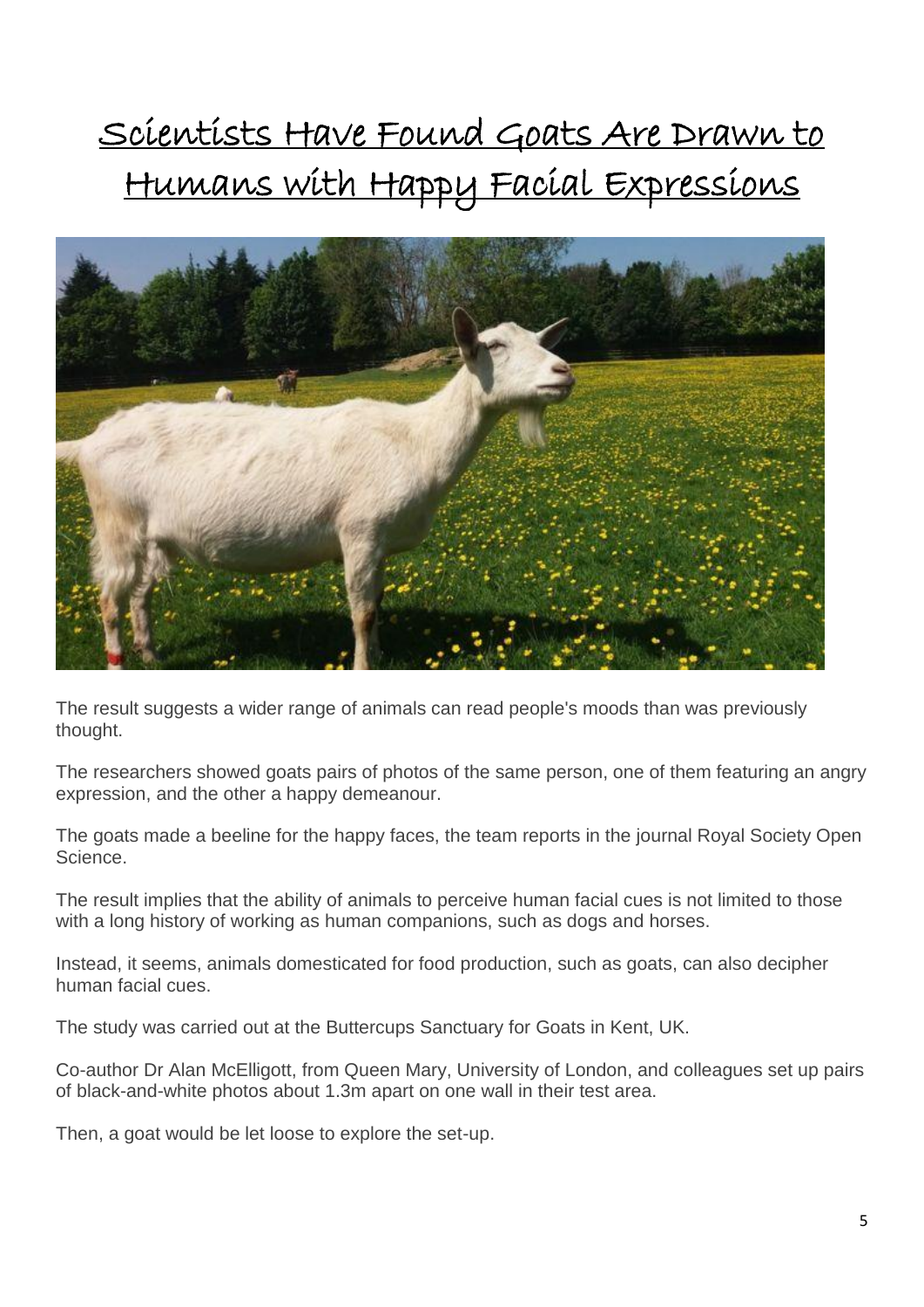### **Doe eyes**

The researchers found that the goats strongly preferred the smiling faces, approaching the happy faces before acknowledging the angry photos. They also spent more time examining the smiling faces with their snouts.

But the effect was only significant when the happy-faced photo was placed on the right-hand side.

When the happy photos were placed on the left, the goats showed no significant preference either way.

The researchers think this is because the goats are using one side of their brain to process the information - something that's seen in other animals.

It could either be that the left side of the brain processes positive emotions, or that the right side of the brain is involved in avoidance of angry faces.

Dr McElligott, who is now based at the University of Roehampton, said: "The study has important implications for how we interact with livestock and other species, because the abilities of animals to perceive human emotions might be widespread and not just limited to pets."

Co-author Natalia Albuquerque, from the University of Sao Paulo, Brazil, said: "The study of emotion perception has already shown very complex abilities in dogs and horses.

"However, to date, there was no evidence that animals such as goats were capable of reading human facial expressions. Our results open new paths to understanding the emotional lives of all domestic animals."

The study could also have implications for animal welfare, helping change perceptions of these livestock animals by highlighting their sentience.

# Huge boost for goat milk industry



NZ Herald, 21 Aug, 2018 5:00pm

A new programme aims to position goat's milk infant formula as the leading alternative to conventional formula.

A new Primary Growth Partnership (PGP) programme launched today has its sights on growing a sustainable, high-value goat milk infant formula industry in New Zealand.

Caprine Innovations NZ (CAPRINZ) is a 5-year, \$29.65 million PGP programme between the Ministry for Primary Industries (MPI) and Dairy Goat Co-operative (NZ) Ltd.